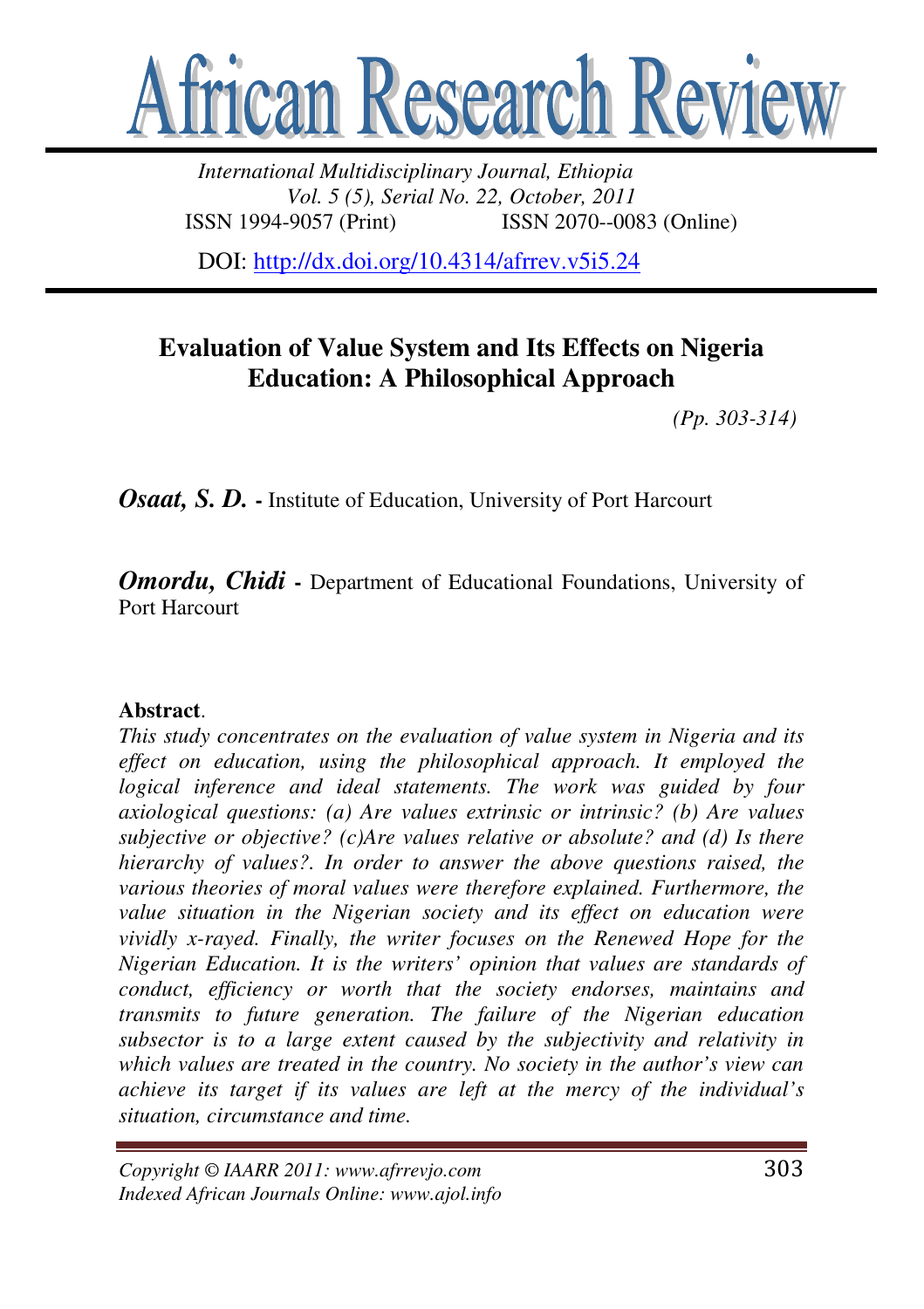#### **Introduction**

In all aspects of human endeavour, value dictates the choices man make. And, choice influences the behavior of every man. The need for evaluation and orientation is therefore important especially as values have much implications on human conducts and actions. It is therefore important to evaluate the value system of the Nigerian society vis-à-vis the prevailing social situation particularly in the business of education.

Value as a pivot of human behavior, is seen by different people in different ways. The varieties in opinion concerning what values are and what should be valued are contingent upon the answers given to the following axiological questions: (a)Are values subjective or objective? (b) Are values intrinsic or extrinsic? (c) Are values relative or absolute? (d) Is there hierarchy of values?. It is on the basis of these axiological questions raised and the resultant arguments between the Absolutists and the Relativists that this work intends to evaluate the value system in Nigeria and to see its effects particularly on the Nigerian system of education.

### **The basic approaches**

There are philosophers who believe that values are intrinsic, objective, absolute, and that values have a hierarchy. This approach is referred to as the Deontological Approach. They include the Idealists and the Scholasticists. In their opinion something good or something of value cannot be subjective or relative but must be objective and absolute. They maintain that certain things are of values in themselves and, are to be obeyed irrespective of time and circumstance. Those rules are valid without further explanations. On the other hand, the Pragmatists, the Utilitarians, and the Emotivists present values as something extrinsic, subjective, relative and without hierarchy. This approach is known as the Teleological Approach. In their view nothing would have values if there were no human beings to value them. In other words, man is the maker of his own values through the consequences of his actions. What is of value is relative, depending on the circumstance, time or situation.

#### **What are values?**

The concept, 'Value' fall under a branch of philosophy called the Normative or Prescriptive philosophy. It is precisely on the account of its prescriptive nature that an ideal statement is subject to varieties of interpretation and application. The word value has multiple and often complex interpretations. This is because values are usually understood within different socio-cultural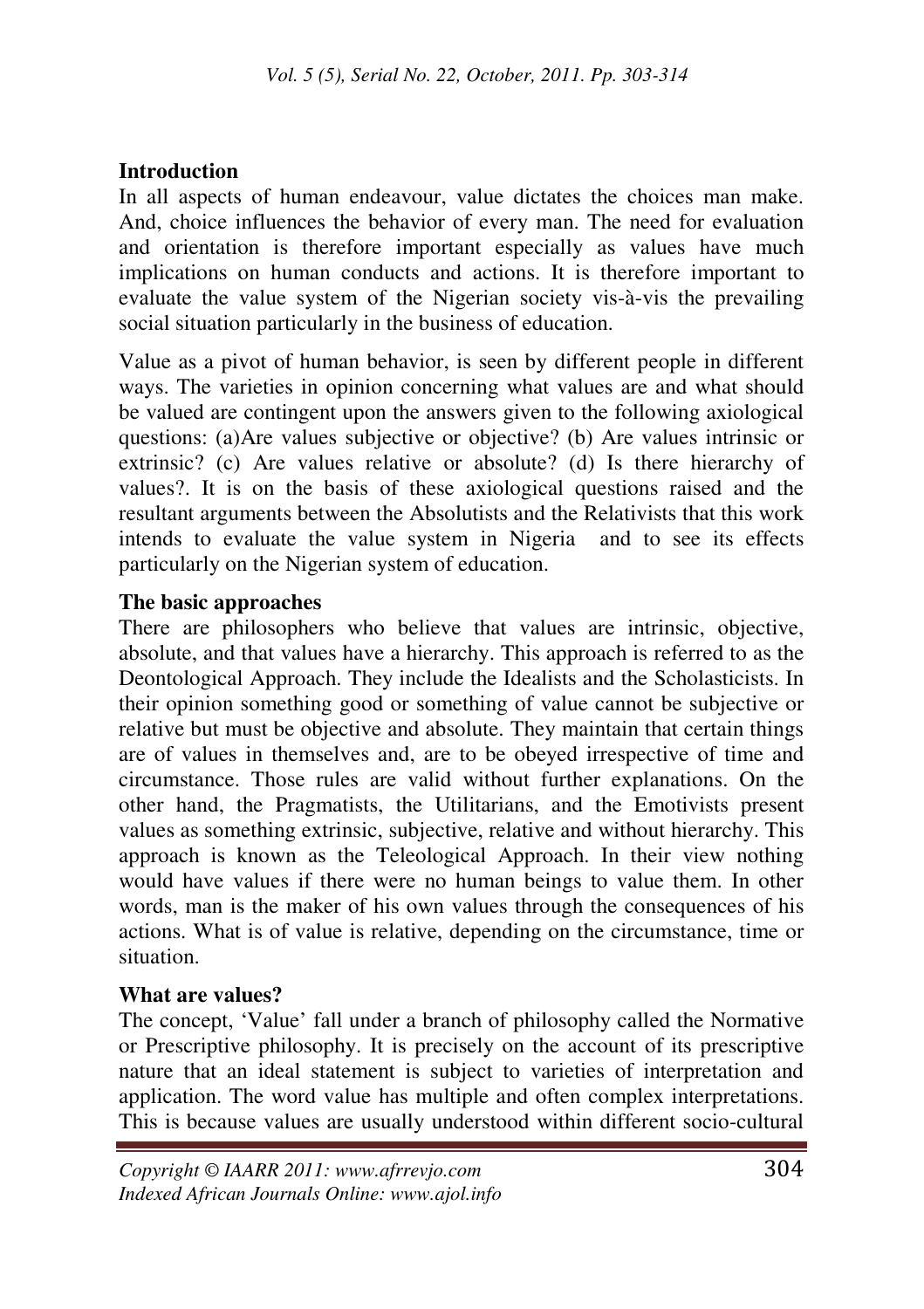contexts. And secondly values relate to persons, and persons are different and unique (Okoh 2003:79). The concept of value therefore eludes every definition. Okoh(2003:79) further has it that, "value connotes importance, something that is qualitatively cherished : something that provides satisfaction or sense of accomplishment" .If the above definition is something to go by, it means that anything considered to be valuable, admirable or that which provides satisfaction cannot be played down on. An imperative statement,' Thou shall not kill' is amoral value. But value considerations perceived from either legal, natural and religious views do not prove or tell us why the action should not be done. They afford no reasons against the action. But as Nwigwe (2003:95) puts it, "You should not kill your neighbor and take away his property, is an imperative, a command. For this, it requires no further self-justification, because is self-evident".

Moral value is a matter of conscience. It is the conscience that makes an individual considers the effects of what he\she is planning to do on the other people. In other words, conscience makes you think yourself into the position of other people affected by what you are doing and further, to think whether they would be likely to agree to what you are doing. In this process, the rights of others are considered before any action is taken. Kant in his categorical imperative agrees with the above analysis. According to Albert, Danise, & Peterfreund (1980:240) "His first explicit formulation of the categorical imperative requires an individual to obey a maxim which can, without contradiction, be willed to be a rule for everyone". In essence, Kant is saying that in order to know whether a particular action I intend to perform is morally right or wrong, I should according to him, test it by means of universalization; that is, I should try to see whether it would be desirable if all men in a similar situation as I am were to perform a similar action as I intend to perform. Moral values therefore operates in our conscience. Conscience varies from one person to the other. While some people's conscience are sound and functional, others have dead conscience. This inevitably, affects our value system.

# **Types of values**

Okoh (2003:79-80) identifies the following types of values: Religious Values, Moral Values, Aesthetic Values, Social Values, Cultural Values, Intellectual Values, and Economic Values. Religious Values mainly deal with salvation, God, beliefs, the next world, sin, failure and success, etc., while the contents of Moral Values are honesty, liberty, justice, brotherhood,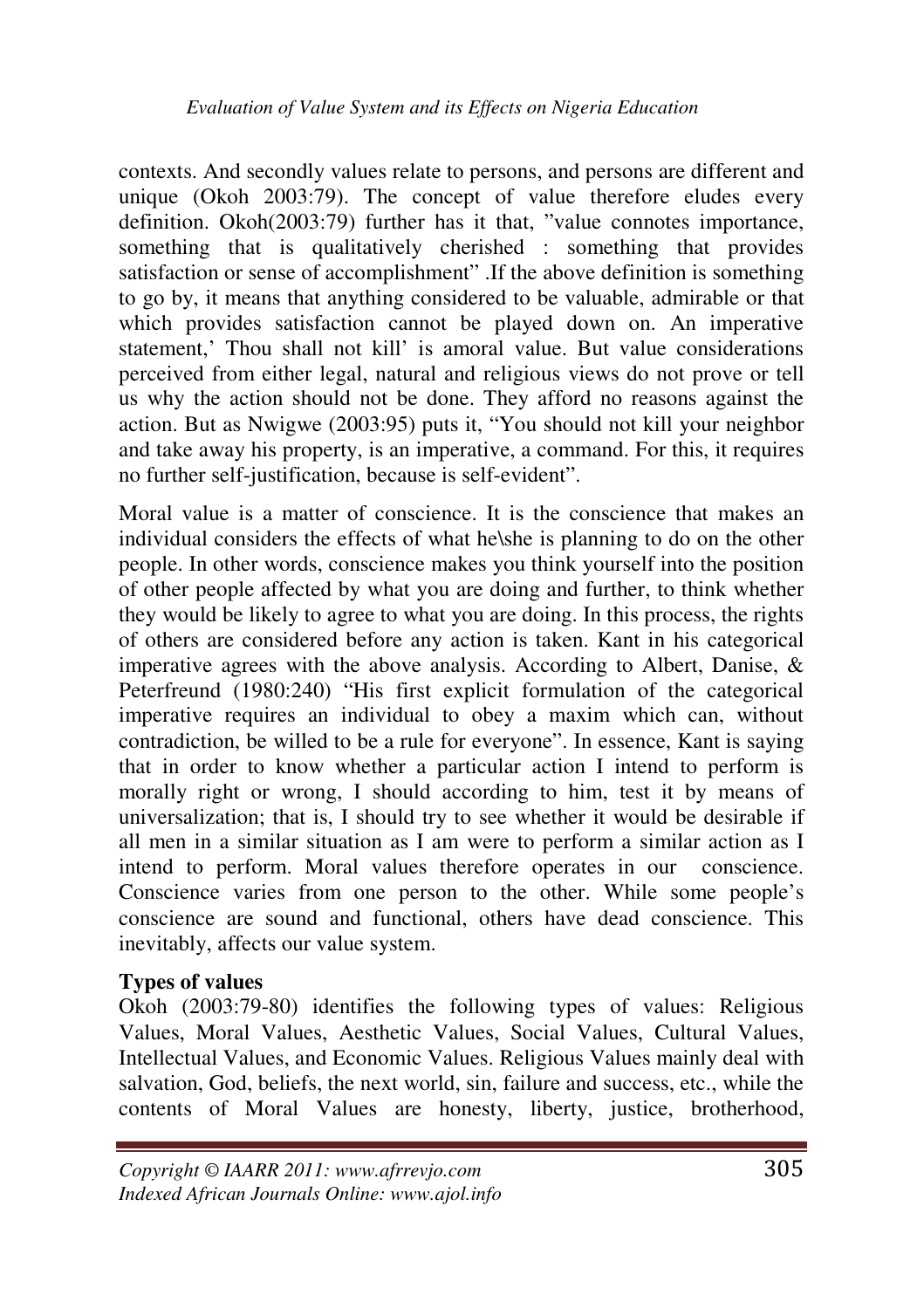neighbourliness, etc. These values guide man's conducts towards his fellow man.

Aesthetic Values are concerned with the sense of appreciation, creative expression, etc. Social Values are values that deal mainly with the acquisition of power, glory, sovereignty, patriotism, loyalty, etc. Cultural Values focus on the custom and ways of life of a people, the do and don't morals, etc. These values ensure the continuous existence of every society.

Intellectual Values are values that deal with truth, wisdom, integrity, tolerance, creativity, etc. And finally, Economic Values deal with money, wealth, profit, fame, economic power, and material achievement in human activities etc.

#### **Theories of moral values**

Our emphasis in this work is however, on moral values. What norms of conducts are proper to man or is man subject to every wind of change? Are there no norms that ought to guide human action or is every one free to pursue his own arbitrary decisions regarding norms of action? These underlying questions are attempted by the various value theories and in so doing they give reasons why one set of principles is better than the other. Some of these value theories are:

Pragmatism –Pragmatism relativisms' moral values. That's, no one value but many depending on different interest. The theory sees the issues regarding good or bad as involving what produces good or bad /evil. What to them is to be valued is what produces good results and what is not valued is what produces bad results. In other words, the consequence of every action, good or bad is what determines what should be valued.

There are no absolute or objective values in the views of the pragmatists. Something is of value if it produces the desired result or performs satisfactorily for self and the community.

Utilitarianism - This theory holds that something should be of value if it is capable of bringing about the greatest happiness to the greatest number of people. By utility, the utilitarian means pleasure or happiness. According to them, utility is the criterion or yardstick for valuing. It means that those actions which produce or tend to produce pleasure are good and valued and vice-versa.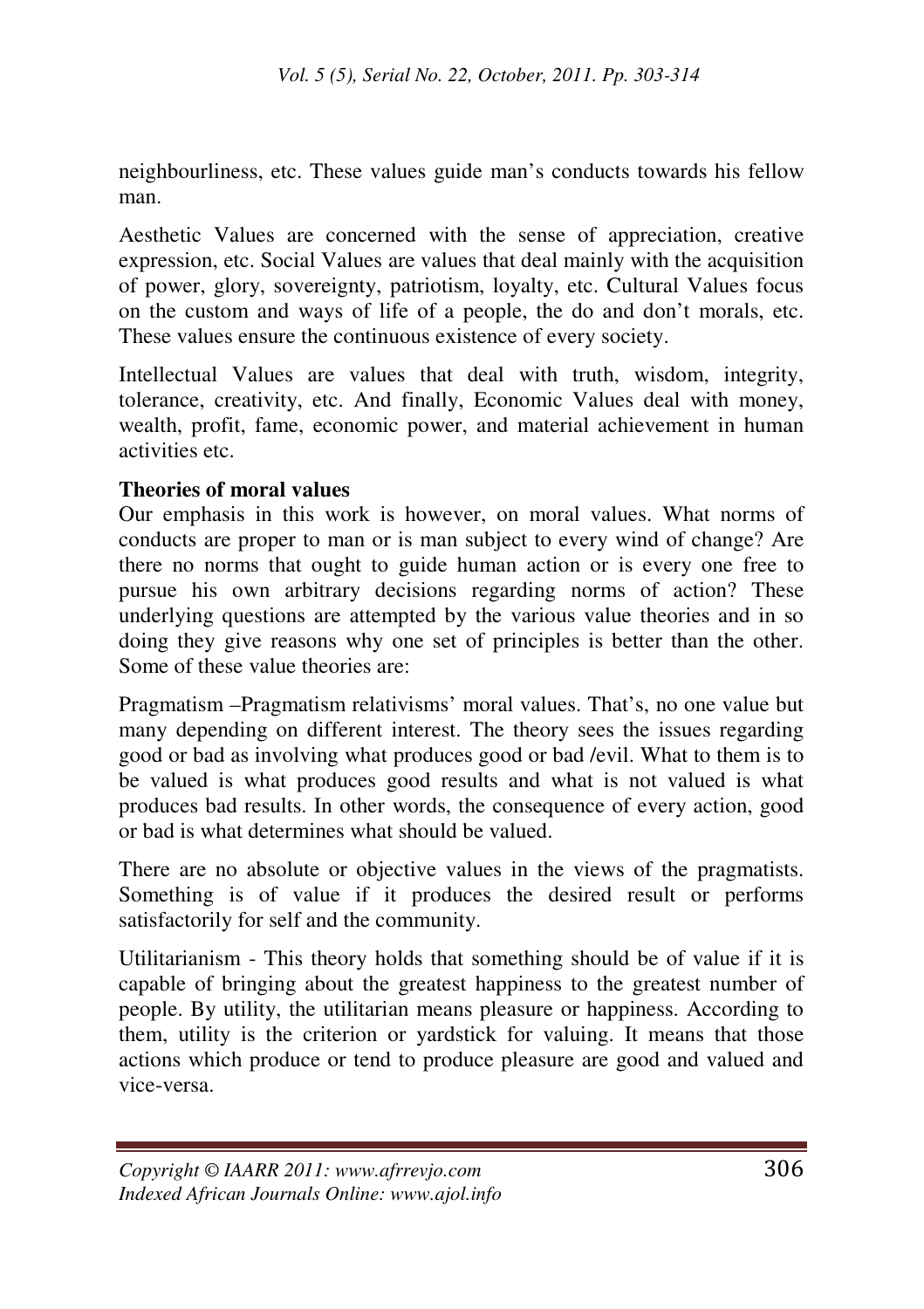Utilitarianism is a teleological principle which subjects values to relativism. What gives pleasure to one person might however, not give to another. For instance, alcohol consumption may be valued by one person and not by the other. Furthermore, what is of pleasure to one individual might not necessarily be of good value. A man who derives pleasure in sleeping with other people's wives is not doing so because adultery is good and or socially acceptable in the society. Bentham Jeremy and J.S. Mill are proponents of utilitarianism. Bentham claims that man is by nature a pleasure-seeking and pains avoiding animal, that pleasure and pains are the two guides of all human action (Omoregbe, 1993:223). In Bentham's ethics, pleasure and pain are the determinants of what should be valued.

Emotivism - Emotivism is a form of subjectivism which reduces value statements to mere expression of an attitude or feeling. The theory denies that value statements are factual statements which convey information about actions. A moral statement about a particular action tells us nothing about the action which can be true or false. According to this theory, if I say that stealing is not good, I am only giving information about stealing; I am expressing my attitude towards it. I am also trying to make the values of other people conform to my own value judgment in the matter. For the emotivists, the statement means nothing than to make somebody disapprove stealing as I do. Emotivism is unacceptable because it reduces value statements to pure subjectivity and removes completely objectivity from it.

Idealism - This theory also known as absolutism was propounded by Plato. The theory rejects the position of the relativists .The Idealists contend that values are objective, eternal and unchangeable. Values such as truth, honesty, goodness are objective irrespective of human preferences.

Values for the Idealists remain the same today as they were years ago and will remain so in future. For instance, regardless of race, class, creed or sex values such as charity and honesty are good for all men and at all times. They believe that values are based on the nature of things. However, even though values are culture bound, human beings have similar needs such as those for survival, procreation, love, security, hunger and friendship. If this is so and human beings seem to value these things, then are values really relative? (Wokocha, 1991:58). It is in the nature of value that things are taken the way they are. If one knows the value of one's life, one will also know the value of and need to preserve one's neighbor's life.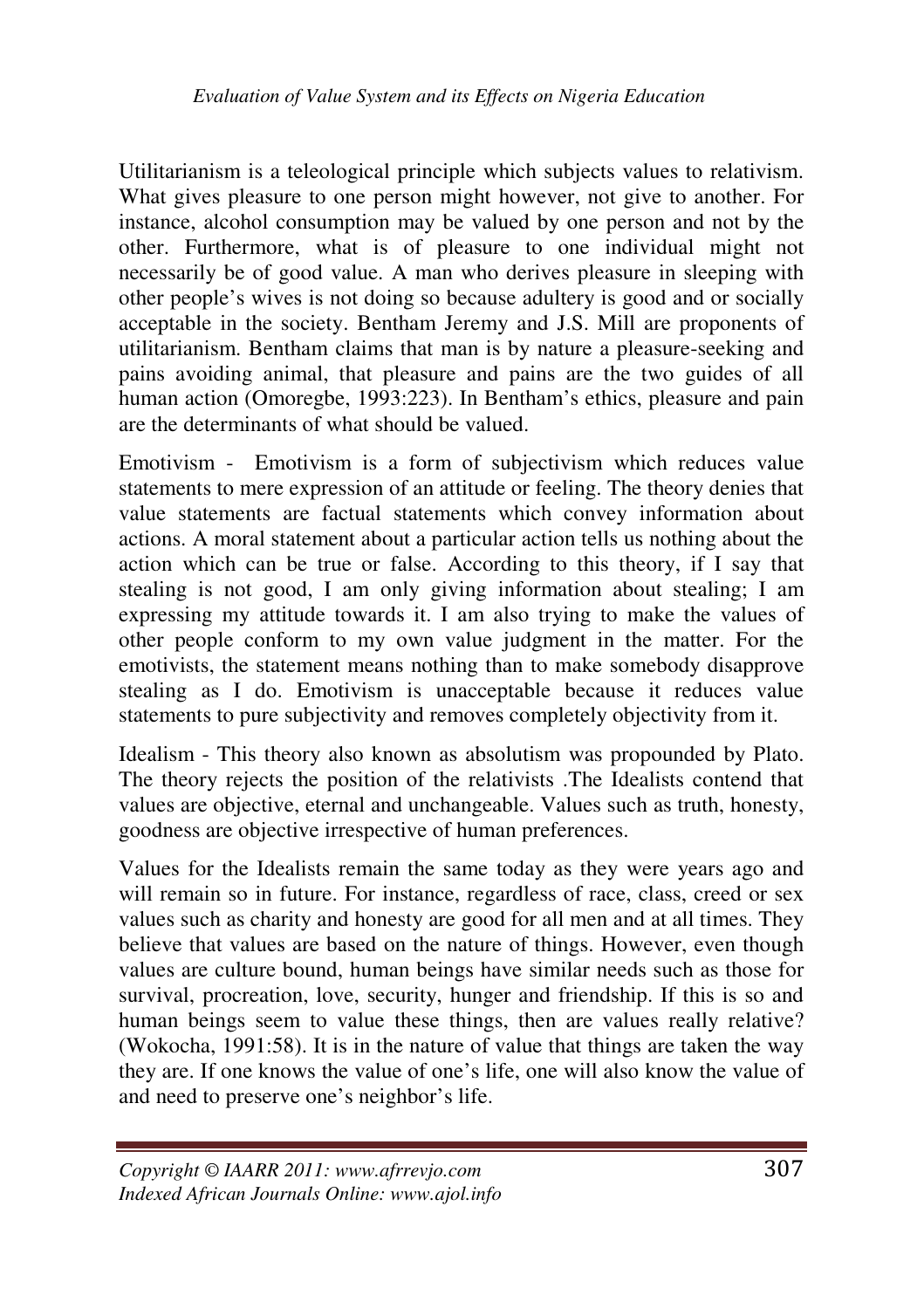Intuitionism – This theory maintains that, if one's faculty of valuing is in good working order, one can simply look at a phenomenon and see that it is good or bad. One does not need a lot of information about the consequences of the phenomenon and its effects on human happiness. It is possible to prove the value of the phenomenon on the basis of such information.

Intuitionism falls between subjectivism and objectivism. Its objective nature lies in the fact that it envisages value judgment as an objective feature that can be seen in good objects. But in practice, it is subjective because there is no objective way of distinguishing a correct intuition from an incorrect one. This is because; one man's intuition is as good as another's. G. E. More, Pichard, and David Ross are some of the proponents of intuitionism.

#### **Value system in the Nigerian society**

The value situation in Nigeria is subjective and relative. It creates a situation in which everyone acts according to his or her own personal conviction, often without reference to any operating natural and universal principles. Objectivity in Nigeria is dead. This calls for total moral and ethical orientation.

The moral condition in all aspects of the nation's life is dominated by indiscipline, lack of respect for law and order, greed, cheating, stealing, fraud and corruption in all forms, including the most lucrative of them all, electoral malpractice. There is no surprise why Transparency International continues to rate Nigeria high in terms of corruption in the countries of the world.

It is a common thing to hear and read on the pages of news papers in Nigeria, some notable steps taken by every government whether military or civil, including the state governors. For instance, the late General Muritala Mohammed's government promulgated the Corrupt Practices Decree in 1975, President Shehu Shagari's Ethical Revolution came up in 1982, General Buhari / late Idiagbom's War Against Indiscipline(WAI) 1984, General Babangida's Mass Mobilization for Social Justice and Economic Recovery(MAMSER) and National Orientation Agency1993, late General Abacha's War Against Indiscipline and Corruption(WAI-C),1994 and President Obasanjo's Independent Corrupt Practices and other Related Offences(ICPC) 2002, and the Economic and Financial Crimes Commission(EFCC),2003, etc.

Obviously, these are evident that leaders of this country are all aware of the Nigerian ethical problems. But what then has been the result so far?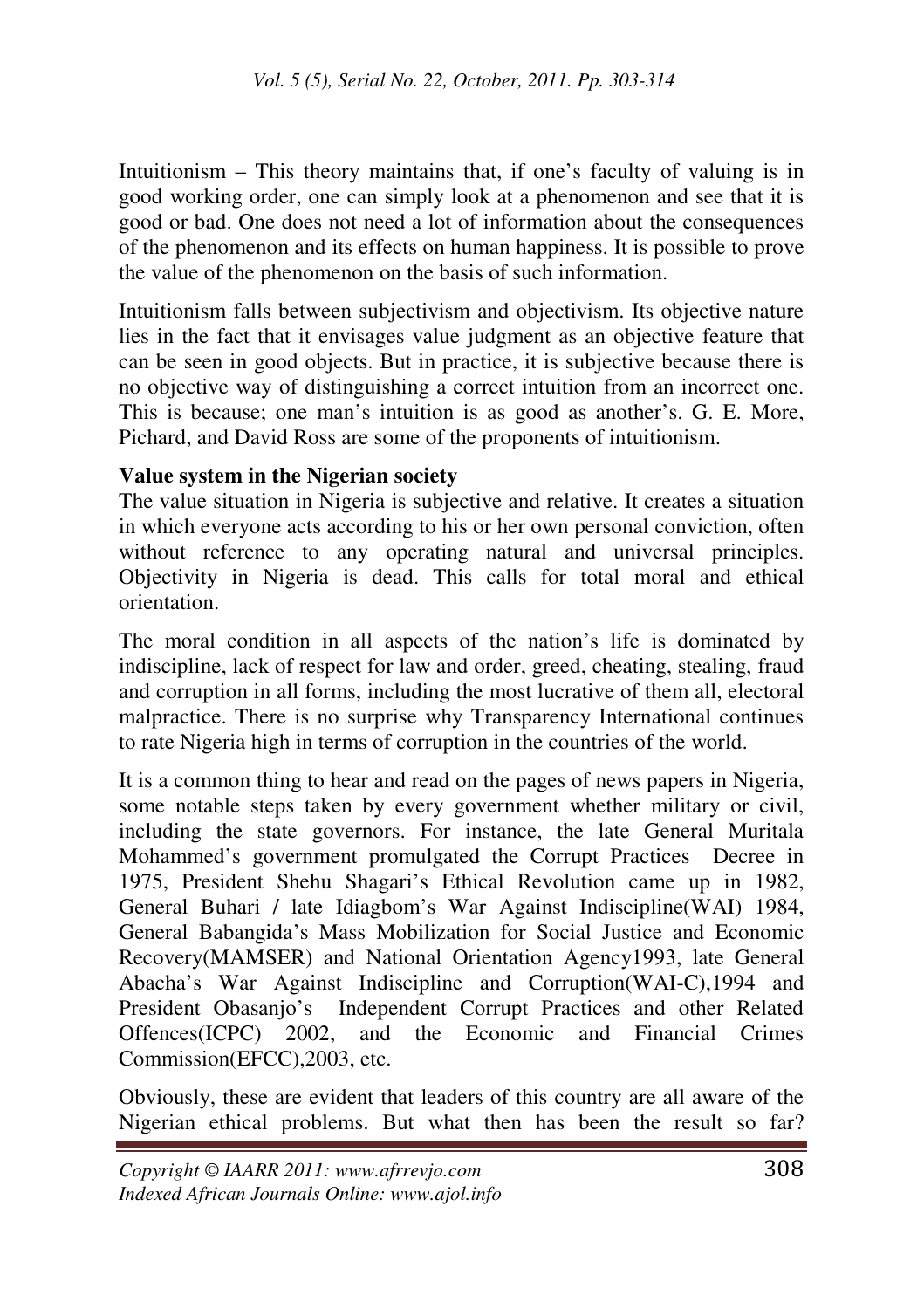Experience has shown that these steps have not yielded any positive result. They can at best be described as mere lip's-services. The offences that are supposed to be punished by law are rather hailed, acclaimed and defended by the people especially if the offender is a friend, townsman, a relation, or if there is some material gain that accrues from adopting the inobjective instance. It is in line with this that Iheoma(1995:14) quotes Achebe as saying that "Nigerians are corrupt and, the system under which they live makes corruption easy and profitable, they will cease to be corrupt when corruption is made difficult and inconvenient." Corruption is noticeable in all facets of the Nigerian society. It is very unfortunate that education which is supposed to transmit worthwhile values to the younger generations is one of the spheres that receives the consequences of the unethical practices.

## **Value system in Nigeria and effects on the education system**

The high hopes raised by Ashby Commission Report (1960), the Universal primary Education (UPE) Programme (1976), the National Policy on Education (1977) (Revised 1981, 1994,2004) and similar blue prints have largely dashed. The Nigerian educational system in recent time has been characterized by certificate forgery, examination malpractices, campus cultism, incessant strike actions by education workers, brain drain and so on. Objectivity has given way to subjectivity. Consequently, Osundare in Anikpo( 2005:19) puts it that:

> Our Universities can no longer guarantee that necessary peace of mind for the student in her hall, the researcher in the library, the scientist in the laboratory, the philosopher under the tree. No where in our once serene campus can poet now afford to stand and share. And this, the epidemic of noise and nonsense, the loud crusades of evangelical groups who have turned students hostels, classrooms, staff quarters, and virtually every open space on campus into screaming arena for survivals and miracles

It is disheartening that amidst the oil boom, the economic fortune of the country is doomed while Nigeria remains a beggar nation. Corruption is the bedrock of Nigeria's underdevelopment. As Omoregbe(2006)puts it, "the greatest obstacle to the development is immorality, corruption, dishonesty, fraud, embezzlement of public funds, selfishness ,etc." The Nigerian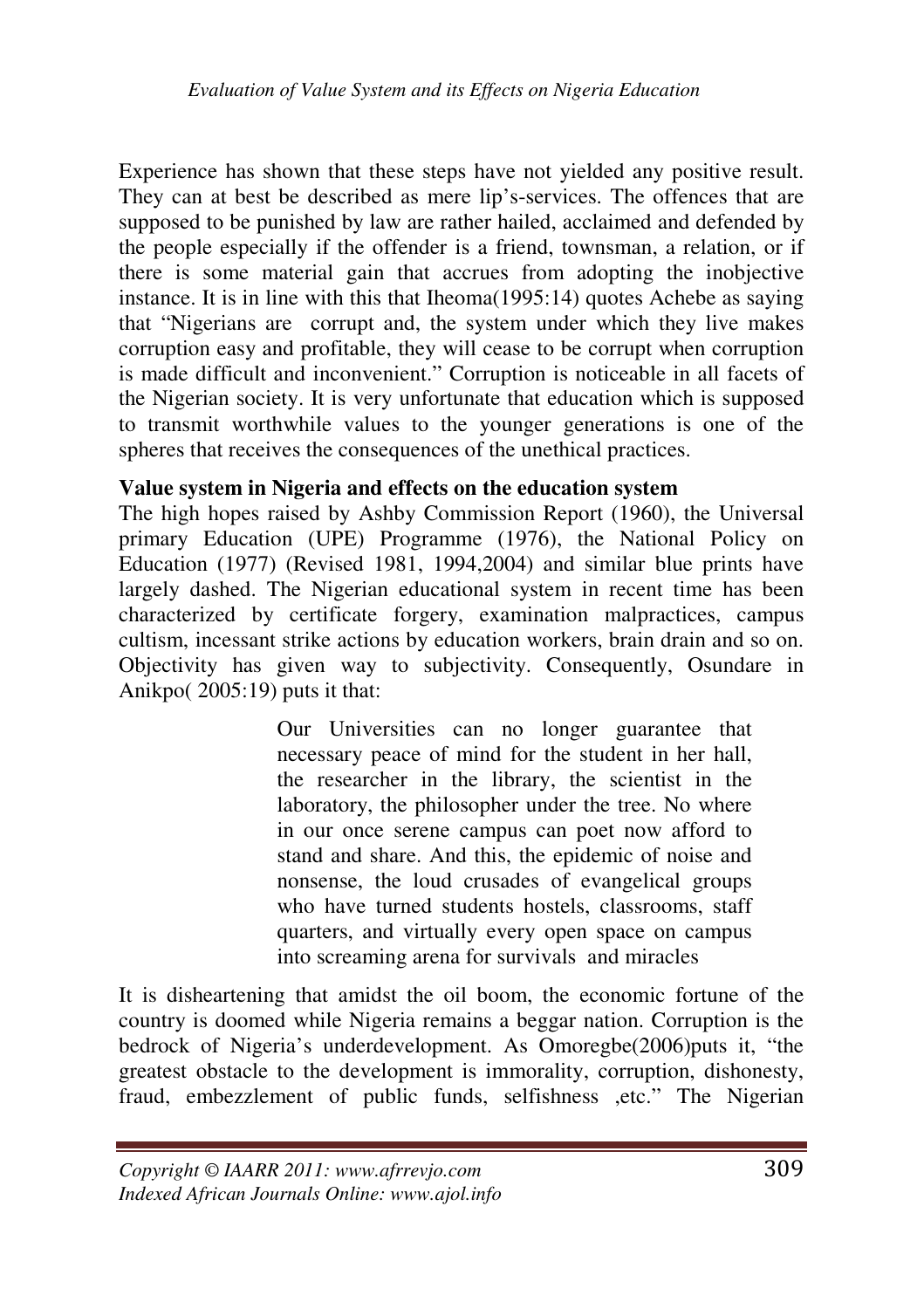education system has suffered a lot of setbacks as a result of immorality. This high level of immorality has affected the country's education in many ways:

> In the Universal Primary Education(UPE) Scheme for which the sum of N636.03m was allocated for the construction of 150,955 classrooms during the 1975- 80 Third National Development Plan, only 63,000 classrooms were completed and yet, an additional N120,000,000 was incurred at the end of the plan period.(Report of the Political Bureau, (1989:66).

An aspect of subjectivity is also noticeable in terms of funding of the Nigerian education. Events have shown that the rulers of the country are interested in the death of education itself. This is evident in primary level of education. At the secondary level, the public secondary schools are made shadows of their old selves. This has paved way for their private secondary schools. The inability of the poor masses to send their children /wards to the high fee paying private institutions becomes a matter of concern. The latest onslaught is targeted at reducing the government Universities to that of primary and secondary institutions. This is a selfish motive at ensuring that their Universities thrive.

UNESCO in one of its reports suggested that to meet the challenges of era of globalization, "Governments of Nigeria must spend 26% of their annual budget on education. This will enable Nigeria to attain the threshold of having one thousand scientist and engineers per million of population" (National Forum for Policy Development). But both the civil and military governments in Nigeria have demonstrated lack of interest and political will in the business of education. For instance, for about 15 years of military rule in Nigeria (1984-1999), the military governments were budgeting up to 40% for Defense at the expense of education. Consequently, the period witnessed a mass exodus of Nigeria's best brains in academics. As Jones-Esan (2009:9) puts it,

> Most of human that were trained in the best universities in UK and the USA in the 1960s and 1970s via government scholarships, were forced to relocate back to the Western World where their talents are better appreciated and rewarded.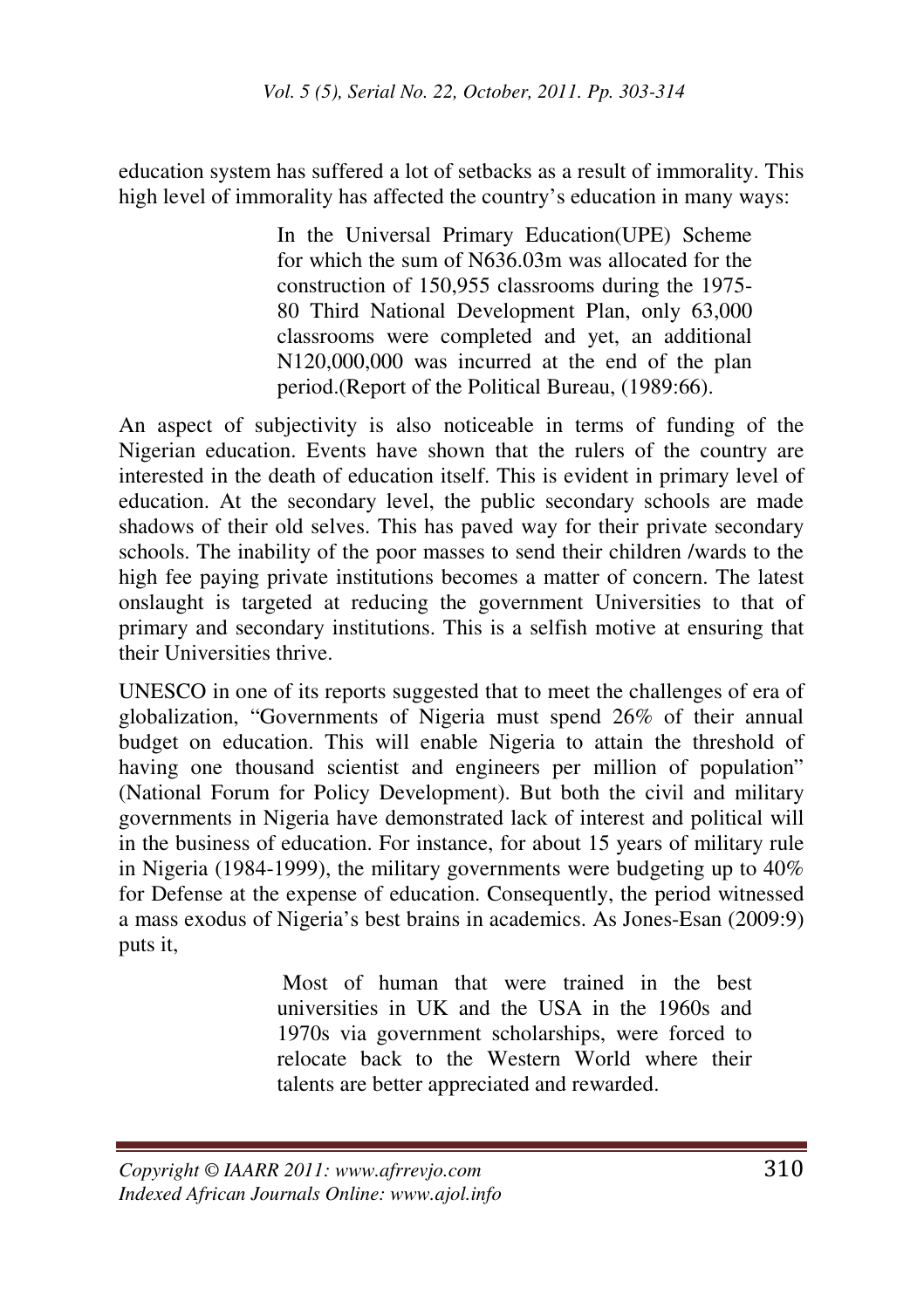The most recent of the strike actions in the Nigerian Universities was as result of the Federal Government's reluctance and intransigence to sign the agreement reached between her and the Academic Staff Union of the Nigerian Universities (ASUU). ASUU having waited since 2004 when the agreement was due for renegotiation, having negotiated with government for more than two years, and having been dishonestly tricked on the date for signing of the agreement, resolved to proceed on a total strike between June and October, 2009, after a two week warning strike. The strike was comprehensive and total. During this period there were no academic activities in the Nigerian Universities; a situation which led to the withdrawal of some students from the Nigerian Universities to some neighboring Universities in Africa.

Furthermore, there has been cases of infringement on academic freedom in Nigeria. For instance, in 1989, during the Babangida's era, Dr Festus Iyayi, the then Academic Staff Union of Universities (ASUU) president had his appointment terminated in University of Benin on the allegation that he was engaged in activities which violated the University laws governing his employment. The activity was that he took part in a seminar on 'Alternative to SAP'. Structural Adjustment Programme (SAP) was an economic measure instituted by the Babangida Government in order to achieve an economic growth and development in Nigeria.

Another case of violation of academic freedom occurred when the government terminated the contract of an expatriate staff, Dr. Wilmot because of his criticisms of government policies as part of his academic freedom. He was alleged and deported on the ground that he was a spy of a foreign government. This took place in Ahmadu Bello University (ABU) Zaria. Okorosaye-Orubite, Abraham, & Paulley (n.d) conclude this by quoting Ihovbere thus:

> The University system in Nigeria has been destroyed by various military Regimes aided by scores of intellectual rationalizers who served as advisers, Ministers … hangers-on, consultants, and agents of World Bank… Collaborated in different capacities to erode strands of academic procedures, Freedom and respect of the country. As a result, institutions are no longer known for teaching and research, but for politics, manipulations, ethnic and religious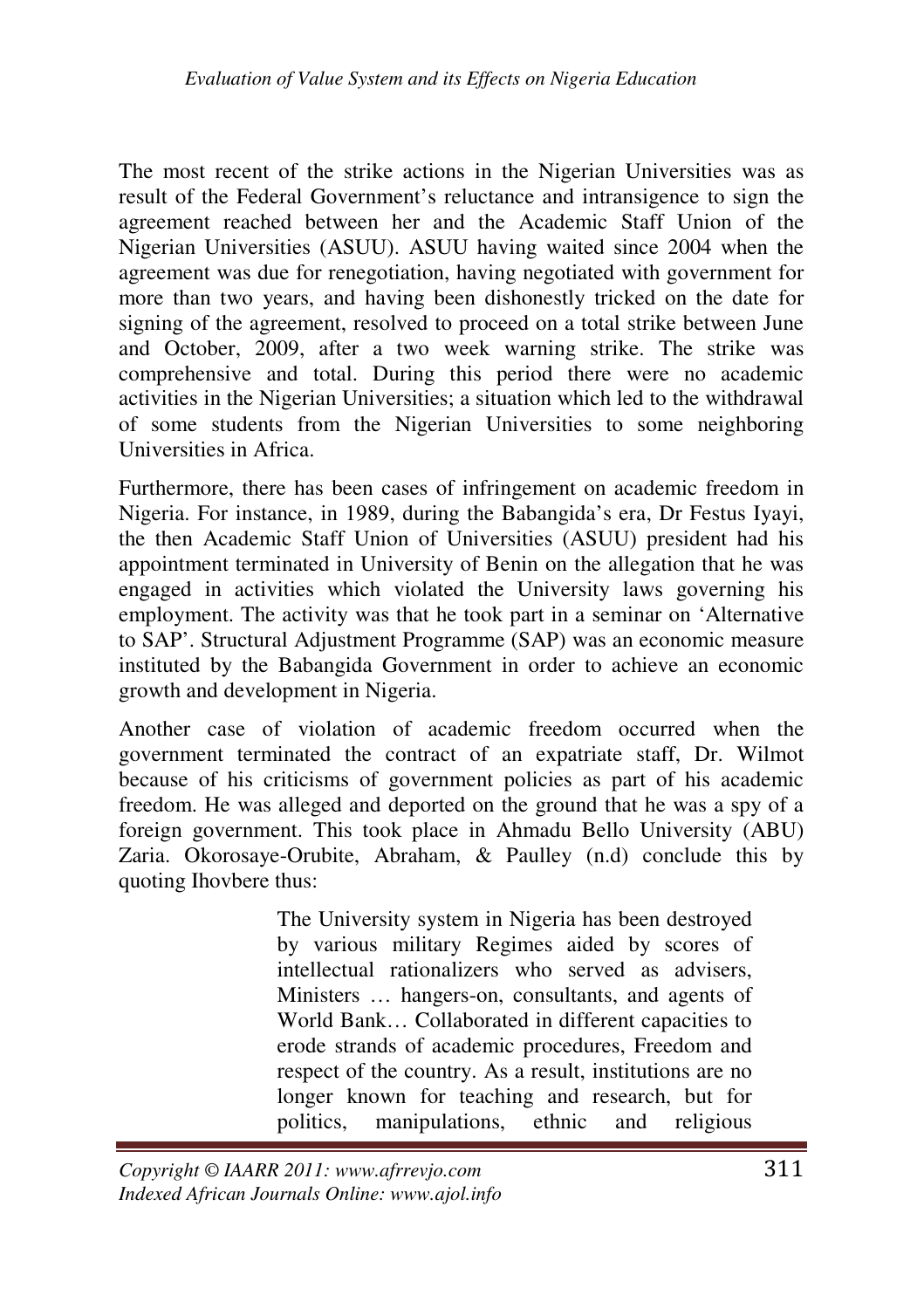Jingoism, petty squabbles, political posturing, opportunism and the recycling of irrelevant theories, methodologies and idea.

There is an apparent misplacement of values in the Nigerian society in general and the education sector in particular. The environment does not encourage honesty and hard work. It is a system that identifies with and or rewards criminals. The Nigerians and indeed the Niger Deltans could not have peace because the idle 'repentant militants' did not receive their allowances as at when due, an amount which the genuine civil servants cannot receive at the end of the month. The repentant militants (as they claim to be) took to the streets close to the University of Port Harcourt, breaking shops, looting and openly raping the innocent female students, as an expression of anger for the delay in the payment of their monthly allowance. To this the Federal Government quickly responded and their allowances were fully paid. But as genuine and peaceful as the Academic Union of the Nigerian Universities (ASUU) struggle was, the tussle lasted for about three months with the government's constant remonstration, 'no work no pay'. Salaries were not paid to ASUU members until they went back to the classroom.

#### **Renewed hope for the Nigerian education**

There is hardly any society that can exist without a comprehensive set of values jointly shared by its members. In this regard, the Federal Government of Nigeria should create an opportunity where all the stake holders in education will meet (stake Holders Forum) and discuss the future of education in the country.

Furthermore, we can at least recognize that values are important and not merely matters of individual choice. The educational matters should not be left for the manipulation of the individuals to suit their personal and selfish interests. Effective steps should be taken to counter and stop the bad financial management of our leadership. Any stolen monies recovered from public funds should be invested in the education subsector.

More so, all Education Reforms which are not legislated into existence ought to be stopped. If they are meant to serve the interest of the Nigerian people, the public ought be allowed to discuss them and their alternatives in the proper forum. This is the way reform should be done in a democratic society.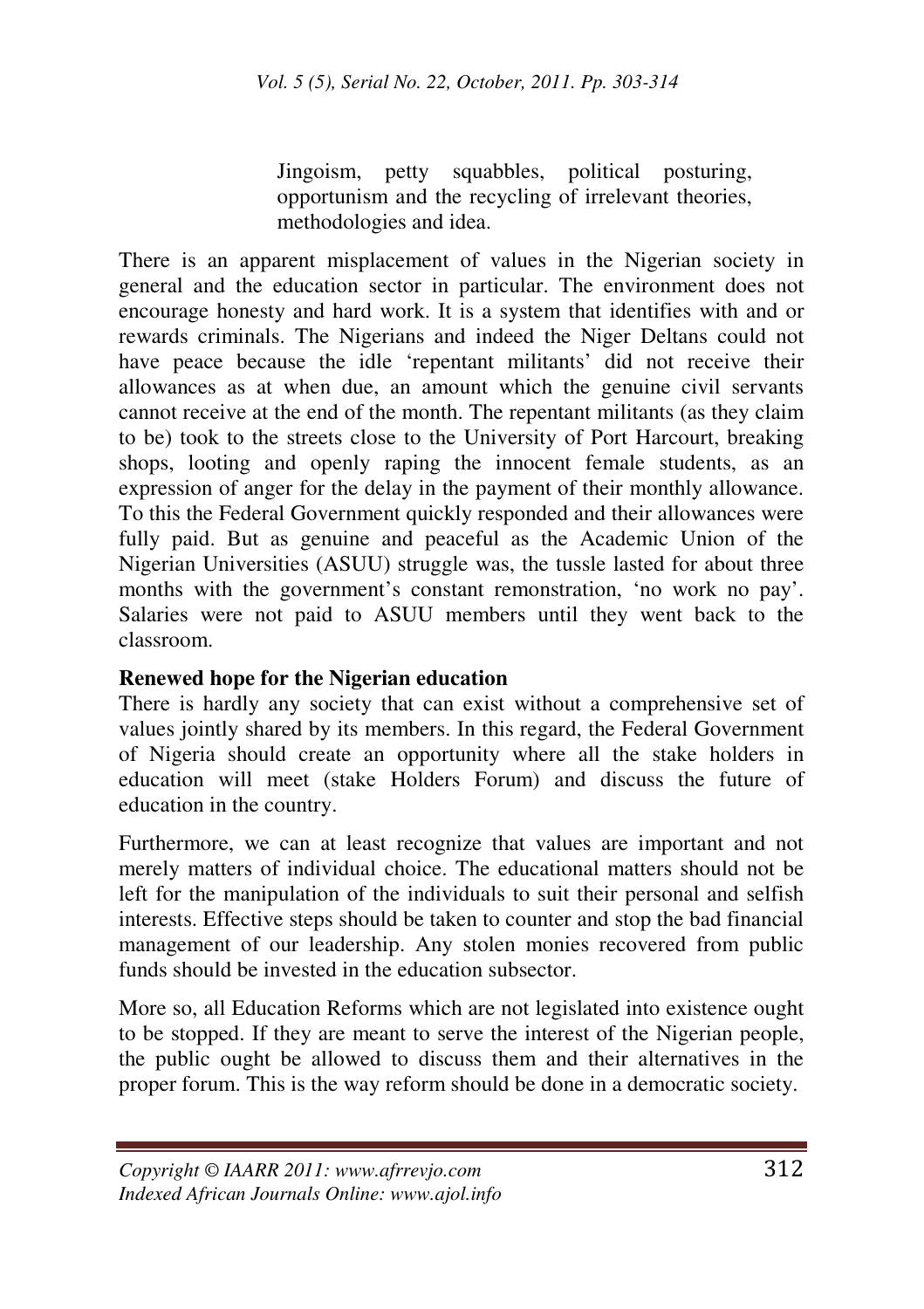The management of the business of education should be placed on merit and on moral integrity of the individuals. It should be devoid of ethnicity and personal relationship; and any leader who is proved to be corrupt should be properly punished according to the law. This will serve as deterrent to the others.

Finally, the government at all levels of the country should see education as the only means through which the much needed development can be realized. Education must be given its pride of place in Nigeria.

# **Conclusion**

In conclusion, values are standards of conduct, efficiency or worth that the society endorses, maintains and transmits to the future generation. No society can achieve an expected target if its values are left at the mercy of the individuals, situation, circumstance, and time. The system failure of the Nigerian society, particularly, the education subsector is to a large extent caused by the subjectivity and relativity of the value system in the country. The Universal validity of values is needed if the country must achieve its targets in Education. It is however, dangerous to understand the values in the narrow sense. Common morality for all protects the interests of all. The right ethics therefore, is that which is based on common good of the society; such should be the case in the Nigerian society.

#### **References**

- Albert E.M, Denise T.C & Peterfrend S. P (1980). *Great traditions in ethics* (4th ed). New York: D. Van Nostrand Company.
- Anikpo, M (2005).Repositioning education in Nigeria. *A lead paper presented at the 4th Annual Conference of the National Association for Research Development held at the University of Port Harcourt,*   $I5^{th}$  -19<sup>th</sup> August.
- Federal Republic of Nigeria(2007). *National forum for policy development. Workshop on National Education Reform: An Alternative.*
- Federal Republic of Nigeria(1989). *Report of Political Bureau*, Abuja: The Directorate for Social Mobilization.
- Iheoma, E,O (1995). *Moral education for colleges and universities*. Enugu: Forth Dimension Publishing Co. Ltd.